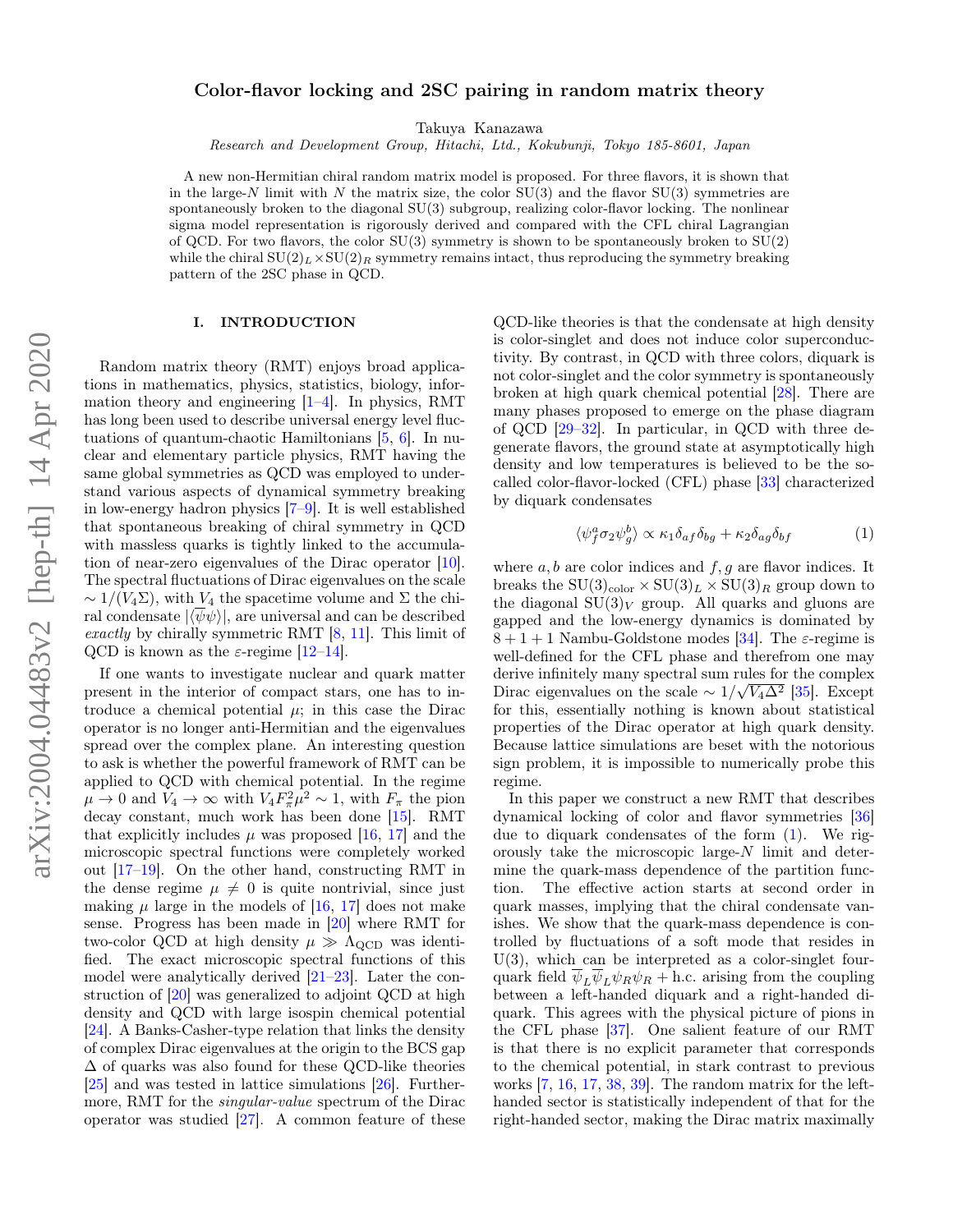2

non-Hermitian. The decoupling of left and right quarks in the chiral limit indeed occurs in high-density QCD [\[30\]](#page-7-19) and it is natural that our RMT reflects it. We note that RMT for dense two-color QCD also had this feature [\[20\]](#page-7-2).

This paper is organized as follows. In section [II](#page-1-0) the new matrix model is defined and basic properties are stated. In section [III](#page-1-1) the model for  $N_f = 3$  is rewritten with Hubbard-Stratonovich fields and the large-N limit is taken. The color-flavor locking is demonstrated and the sigma-model representation is derived. In section [IV](#page-4-0) the model for  $N_f = 2$  is analyzed. The color symmetry breaking  $SU(3) \rightarrow SU(2)$  is derived and the relevance to the 2SC phase of QCD is discussed. We conclude in section [V.](#page-6-13)

## <span id="page-1-0"></span>II. THE MATRIX MODEL

The random matrix ensemble we propose is defined by the partition function

$$
Z = \int \prod_{A=0}^{8} dV^A \int \prod_{A=0}^{8} dW^A \int dX \int dY
$$
  
 
$$
\times \prod_{f=1}^{N_f} \det(\mathcal{D} + m_f \mathbb{1}_{12N})
$$
  
 
$$
\times \exp \left[ -2N \operatorname{Tr} (V^{A\dagger} V^A) - 2N \operatorname{Tr} (W^{A\dagger} W^A) \right]
$$
  
 
$$
- N \operatorname{Tr} (X^{\dagger} X) - N \operatorname{Tr} (Y^{\dagger} Y) \right]
$$
 (2)

where the "Dirac operator"  $\mathscr{D}$  is a  $12N \times 12N$  matrix defined as

$$
\mathscr{D} = \begin{pmatrix} 0 & D_R \\ D_L & 0 \end{pmatrix} \tag{3}
$$

with

$$
D_L \equiv (CV^A + V^{A*}C) \otimes \lambda^A + i(CX + X^*C) \otimes 1_3, (4)
$$
  
\n
$$
D_R \equiv (CW^A + W^{A*}C) \otimes \lambda^A + i(CY + Y^*C) \otimes 1_3.
$$
 (5)

Here,  $V^A$ ,  $W^A(A = 0, 1, \dots, 8)$ , X and Y are  $2N \times 2N$ complex matrices with independently and identically distributed matrix elements,  $C = i\sigma_2 \otimes \mathbb{1}_N$  is a  $2N \times 2N$ skew-symmetric martix,  $\lambda^{\mathfrak{a}}(\mathfrak{a}=1,\cdots,8)$  are  $3\times 3$  Gell-Mann matrices normalized as  $\text{Tr}(\lambda^{\mathfrak{a}} \lambda^{\mathfrak{b}}) = 2\delta_{\mathfrak{a}\mathfrak{b}}$ , and  $\lambda^0 = \sqrt{\frac{2}{3}} 1_3$ . dV<sup>A</sup>, dW<sup>A</sup>, dX and dY are flat Cartesian measures. Since  $D_L$  and  $D_R$  are statistically independent,  $\mathscr D$  is maximally non-Hermitian. In the chiral limit the model is evidently invariant under  $U(N_f)_L \times U(N_f)_R$ . In addition, there are two "color"  $SU(3)<sub>C</sub>$  symmetries that act on the left and right sectors separately. They are locked to the diagonal SU(3) subgroup by quark masses. There is also a symplectic symmetry

$$
V^A \to gV^A h^\dagger, \quad X \to gX h^\dagger \tag{6}
$$

$$
W^A \to h^* W^A g^T, \quad Y \to h^* Y g^T \tag{7}
$$

where  $g, h \in \mathrm{USp}(2N)$ , i.e.,

$$
g^T C g = h^T C h = C, \quad g^{\dagger} g = h^{\dagger} h = \mathbb{1}_{2N}. \tag{8}
$$

#### <span id="page-1-1"></span>III. THREE FLAVORS

Let us cast the model for  $N_f = 3$  into a form that is more amenable to the large- $N$  analysis. First we introduce quarks  $\psi_{f\alpha}^a$  and anti-quarks  $\overline{\psi}_{f\alpha}^a$ . Here and in the following we label colors of quarks by  $a, b, c, d, e \in$  $\{1, 2, 3\}$  and flavors by  $f, g, h, i, j \in \{1, 2, 3\}$ . The Greek indices  $\alpha, \beta, \gamma, \delta$  run from 1 to 2N. The quark mass matrix is defined as  $M = \text{diag}(m_1, m_2, m_3)$ . Then the determinant can be expressed as a Grassmann integral

$$
Z = \int d\overline{\psi}_R d\overline{\psi}_L d\psi_R d\psi_L \int \prod_{A=0}^8 dV^A \int \prod_{A=0}^8 dW^A \int dX \int dY
$$
  
\n
$$
\times \exp \left[ -2N \operatorname{Tr}(V^{A\dagger}V^A) - 2N \operatorname{Tr}(W^{A\dagger}W^A) - N \operatorname{Tr}(X^{\dagger}X) - N \operatorname{Tr}(Y^{\dagger}Y) \right]
$$
  
\n
$$
\times \exp \left[ \left( \frac{\overline{\psi}_R}{\overline{\psi}_L} \right)_{f\alpha}^a \left( (CV^A + V^{A*}C)_{\alpha\beta} \lambda_{ab}^A + i(CX + X^*C)_{\alpha\beta} \delta_{ab} \right) \left( \left. (CV^A + W^{A*}C)_{\alpha\beta} \lambda_{ab}^A + i(CY + Y^*C)_{\alpha\beta} \delta_{ab} \right) \right( \psi_L \right)_{f\beta}^b
$$
  
\n
$$
= \int d\overline{\psi}_R d\overline{\psi}_L d\psi_R d\psi_L \int \prod_{A=0}^8 dV^A \int \prod_{A=0}^8 dW^A \int dX \int dY \exp \left( \overline{\psi}_{R\alpha}^a M \psi_{L\alpha}^a + \overline{\psi}_{L\alpha}^a M^{\dagger} \psi_{R\alpha}^a \right)
$$
  
\n
$$
\times \exp \left[ -2N V_{\alpha\beta}^{A*} V_{\alpha\beta}^A + \overline{\psi}_{Lf\alpha}^a (C_{\alpha\gamma} V_{\gamma\beta}^A + V_{\alpha\gamma}^{A*} C_{\gamma\beta}) \lambda_{ab}^A \psi_{Lf\beta}^b - N X_{\alpha\beta}^* X_{\alpha\beta} + i \overline{\psi}_{Lf\alpha}^a (C_{\alpha\gamma} X_{\gamma\beta} + X_{\alpha\gamma}^* C_{\gamma\beta}) \psi_{Lf\beta}^a \right]
$$
  
\n
$$
\times \exp \left[ -2N W_{\alpha\beta}^{A*} W_{\alpha\beta}^A + \overline{\psi}_{Rf\alpha}^a (C_{\alpha\gamma} W_{\gamma\beta}^A + W_{\alpha\gamma}^{A*} C_{\gamma\beta}) \lambda_{ab}^A \psi_{Rf\beta}^b - N Y
$$

It is tedious but straightforward to integrate out the Gaussian random matrices  $V^A$ ,  $W^A$ , X and Y. The result reads

$$
Z \propto \int \mathrm{d}\overline{\psi}_R \mathrm{d}\overline{\psi}_L \mathrm{d}\psi_R \mathrm{d}\psi_L \exp\left[\overline{\psi}_{R\alpha}^a M \psi_{L\alpha}^a + \overline{\psi}_{L\alpha}^a M^\dagger \psi_{R\alpha}^a\right]
$$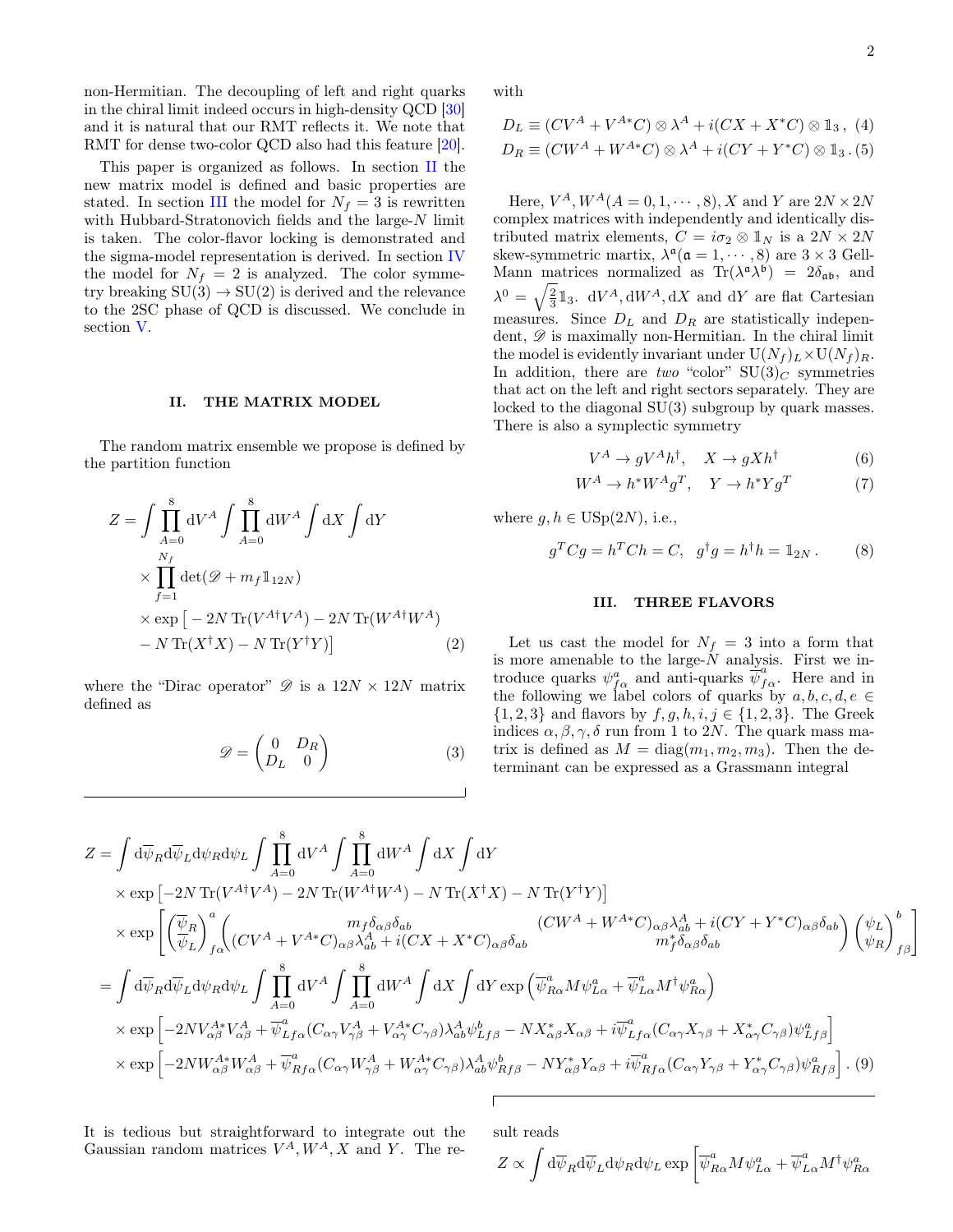+
$$
\frac{1}{2N}(\overline{\psi}_{Lf\gamma}^{a}C_{\gamma\alpha}\lambda_{ab}^{A}\psi_{Lf\beta}^{b})(\overline{\psi}_{Lg\alpha}^{c}C_{\beta\delta}\lambda_{cd}^{A}\psi_{Lg\delta}^{d})
$$

$$
-\frac{1}{N}(\overline{\psi}_{Lf\gamma}^{a}C_{\gamma\alpha}\psi_{Lf\beta}^{a})(\overline{\psi}_{Lg\alpha}^{b}C_{\beta\delta}\psi_{Lg\delta}^{b}) + (L \leftrightarrow R)\bigg].
$$

Next we use the relation  $\lambda_{ab}^A \lambda_{cd}^A = 2 \delta_{ad} \delta_{bc}$  to obtain

$$
Z \propto \int d\overline{\psi}_R d\overline{\psi}_L d\psi_R d\psi_L \exp \left[ \overline{\psi}_{R\alpha}^a M \psi_{L\alpha}^a + \overline{\psi}_{L\alpha}^a M^{\dagger} \psi_{R\alpha}^a \right. \\ \left. + \frac{1}{N} (\overline{\psi}_{Lf\gamma}^a C_{\gamma\alpha} \psi_{Lf\beta}^b)(\overline{\psi}_{Lg\alpha}^b C_{\beta\delta} \psi_{Lg\delta}^a) \right. \\ \left. - \frac{1}{N} (\overline{\psi}_{Lf\gamma}^a C_{\gamma\alpha} \psi_{Lf\beta}^a)(\overline{\psi}_{Lg\alpha}^b C_{\beta\delta} \psi_{Lg\delta}^b) + (L \leftrightarrow R) \right] \\ = \int d\overline{\psi}_R d\overline{\psi}_L d\psi_R d\psi_L \exp \left[ \overline{\psi}_{R\alpha}^a M \psi_{L\alpha}^a + \overline{\psi}_{L\alpha}^a M^{\dagger} \psi_{R\alpha}^a \right. \\ \left. + \frac{1}{N} (\delta_{ac}\delta_{bd} - \delta_{ad}\delta_{bc}) \delta_{fh}\delta_{gi} \right. \\ \left. \times (\overline{\psi}_{Lf\gamma}^a C_{\gamma\alpha} \overline{\psi}_{Lg\alpha}^b) (\psi_{Lh\beta}^c C_{\beta\delta} \psi_{Li\delta}^d) + (L \leftrightarrow R) \right] \\ = \int d\overline{\psi}_R d\overline{\psi}_L d\psi_R d\psi_L \exp \left[ \overline{\psi}_{R\alpha}^a M \psi_{L\alpha}^a + \overline{\psi}_{L\alpha}^a M^{\dagger} \psi_{R\alpha}^a \right. \\ \left. + \frac{1}{2N} \varepsilon_{abe} \varepsilon_{cde} (\delta_{fh}\delta_{gi} - \delta_{fi}\delta_{gh}) \right]
$$

<span id="page-2-1"></span><span id="page-2-0"></span>
$$
\times (\overline{\psi}_{Lf\gamma}^{a} C_{\gamma\alpha} \overline{\psi}_{Lg\alpha}^{b}) (\psi_{Lh\beta}^{c} C_{\beta\delta} \psi_{Li\delta}^{d}) + (L \leftrightarrow R) \Big] (10)
$$
  
= 
$$
\int d\overline{\psi}_{R} d\overline{\psi}_{L} d\psi_{R} d\psi_{L} \exp \Big[ \overline{\psi}_{R\alpha}^{a} M \psi_{L\alpha}^{a} + \overline{\psi}_{L\alpha}^{a} M^{\dagger} \psi_{R\alpha}^{a} + \frac{1}{2N} \varepsilon_{abe} \varepsilon_{cde} \varepsilon_{fgj} \varepsilon_{hij} (\overline{\psi}_{Lf\gamma}^{a} C_{\gamma\alpha} \overline{\psi}_{Lg\alpha}^{b}) (\psi_{Lh\beta}^{c} C_{\beta\delta} \psi_{Li\delta}^{d}) + (L \leftrightarrow R) \Big].
$$
  
(11)

To bilinearize the quartic interaction we insert the constant factor

$$
\int d\Delta_{L} \exp\left[-2N\left\{ (\Delta_{L})_{ej}^{*} - \frac{1}{2N} \varepsilon_{cde} \varepsilon_{hij} \psi_{Lh\beta}^{c} C_{\beta\delta} \psi_{Li\delta}^{d}\right\}\right] \times \left\{ (\Delta_{L})_{ej} - \frac{1}{2N} \varepsilon_{abe} \varepsilon_{fgj} \overline{\psi}_{Lf\gamma}^{a} C_{\gamma\alpha} \overline{\psi}_{Lg\alpha}^{b}\right\}\right] \times \int d\Delta_{R} \exp\left[-2N\left\{ (\Delta_{R})_{ej}^{*} - \frac{1}{2N} \varepsilon_{cde} \varepsilon_{hij} \psi_{Rh\beta}^{c} C_{\beta\delta} \psi_{Ri\delta}^{d}\right\}\right] \times \left\{ (\Delta_{R})_{ej} - \frac{1}{2N} \varepsilon_{abe} \varepsilon_{fgj} \overline{\psi}_{Rf\gamma}^{a} C_{\gamma\alpha} \overline{\psi}_{Rg\alpha}^{b}\right\}\right] (12)
$$

where  $\Delta_{L,R}$  are 3 × 3 complex matrices. They transform as triplet under both color SU(3) and flavor SU(3). Then

$$
Z \propto \int d\Delta_L \int d\Delta_R \int d\overline{\psi}_R d\overline{\psi}_L d\psi_R d\psi_L \exp \left[ \overline{\psi}_{R\alpha}^a M \psi_{L\alpha}^a + \overline{\psi}_{L\alpha}^a M^\dagger \psi_{R\alpha}^a - 2N \operatorname{Tr}(\Delta_L^\dagger \Delta_L) - 2N \operatorname{Tr}(\Delta_R^\dagger \Delta_R) \right. \\ \left. + \varepsilon_{cde} \varepsilon_{hij} \psi_{Lh\beta}^c C_{\beta\delta} \psi_{Li\delta}^d \Delta_{Lej} + \varepsilon_{abe} \varepsilon_{fgj} \overline{\psi}_{Lf\gamma}^a C_{\gamma\alpha} \overline{\psi}_{Lg\alpha}^b \Delta_{Lej}^* \\ \left. + \varepsilon_{cde} \varepsilon_{hij} \psi_{Rh\beta}^c C_{\beta\delta} \psi_{Ri\delta}^d \Delta_{Rej} + \varepsilon_{abe} \varepsilon_{fgj} \overline{\psi}_{Rf\gamma}^a C_{\gamma\alpha} \overline{\psi}_{Rg\alpha}^b \Delta_{Rej}^* \right] \tag{13}
$$
\n
$$
= \int d\Delta_L \int d\Delta_R \int d\overline{\psi}_R d\overline{\psi}_L d\psi_R d\psi_L \exp \left[ -2N \operatorname{Tr}(\Delta_L^\dagger \Delta_L) - 2N \operatorname{Tr}(\Delta_R^\dagger \Delta_R) \right] \\ \times \exp \left[ \begin{pmatrix} \overline{\psi}_L \\ \overline{\psi}_R \\ \overline{\psi}_L \\ \overline{\psi}_L \end{pmatrix}^a \begin{pmatrix} \varepsilon_{abc} \varepsilon_{fgh} \Delta_{Lch}^* C_{\alpha\beta} & 0 & (M^\dagger)_{fg} \delta_{ab} \delta_{\alpha\beta} / 2 \\ 0 & \varepsilon_{abc} \varepsilon_{fgh} \Delta_{Rch}^* C_{\alpha\beta} & M_{fg} \delta_{ab} \delta_{\alpha\beta} / 2 & 0 \\ 0 & -(M^T)_{fg} \delta_{ab} \delta_{\alpha\beta} / 2 & \varepsilon_{abe} \varepsilon_{fgh} \Delta_{Lch} C_{\alpha\beta} & 0 \\ 0 & \varepsilon_{abc} \varepsilon_{fgh} \Delta_{Rch} C_{\alpha\beta} \end{pmatrix} \begin{pmatrix} \overline{\psi}_L \\ \overline{\psi}_R \\ \
$$

 $\sqrt{2}$ 

Now one can integrate out quarks and obtain a product of Pfaffians:

$$
\times \det^N \begin{pmatrix} \varepsilon_{abc} \varepsilon_{fgh} \Delta_{Rch}^* & M_{fg} \delta_{ab}/2 \\ -(M^T)_{fg} \delta_{ab}/2 & -\varepsilon_{abc} \varepsilon_{fgh} \Delta_{Lch} \end{pmatrix} . \tag{16}
$$

$$
Z \propto \int d\Delta_L \int d\Delta_R \exp \left[ -2N \operatorname{Tr}(\Delta_L^{\dagger} \Delta_L) - 2N \operatorname{Tr}(\Delta_R^{\dagger} \Delta_R) \right]_{\text{tion and}}^{\text{I this is an}}
$$
  
\n
$$
\times \operatorname{Pf} \left( \frac{\varepsilon_{abc} \varepsilon_{fgh} \Delta_{Lch}^* C_{\alpha\beta} (M^{\dagger})_{fg} \delta_{ab} \delta_{\alpha\beta}/2}{-M_{fg}^* \delta_{ab} \delta_{\alpha\beta}/2} \right) \qquad \text{which } M
$$
  
\n
$$
\times \operatorname{Pf} \left( \frac{\varepsilon_{abc} \varepsilon_{fgh} \Delta_{Rch}^* C_{\alpha\beta} (M^{\dagger})_{fg} \delta_{ab} \delta_{\alpha\beta}/2}{-(M^T)_{fg} \delta_{ab} \delta_{\alpha\beta}/2} \right)_{\text{limit. Set}}
$$
  
\n
$$
= \int d\Delta_L \int d\Delta_R \exp \left[ -2N \operatorname{Tr}(\Delta_L^{\dagger} \Delta_L) - 2N \operatorname{Tr}(\Delta_R^{\dagger} \Delta_R) \right]^{Z} \propto \int d\Delta_R
$$
  
\n
$$
\times \operatorname{det}^N \left( \frac{\varepsilon_{abc} \varepsilon_{fgh} \Delta_{Lch}^* (M^{\dagger})_{fg} \delta_{ab}/2}{-M_{fg}^* \delta_{ab}/2} \right) \times \operatorname{det}
$$
  
\n
$$
\times \operatorname{det}^N \left( \frac{\varepsilon_{abc} \varepsilon_{fgh} \Delta_{Lch}^* (M^{\dagger})_{fg} \delta_{ab}/2}{-M_{fg}^* \delta_{ab}/2} \right) \times \operatorname{det}
$$
  
\n
$$
\times \operatorname{det}^N \left( \frac{\varepsilon_{abc} \varepsilon_{fgh} \Delta_{Lch}^* (M^{\dagger})_{fg} \delta_{ab}/2}{-M_{fg}^* \delta_{ab}/2} \right) \times \operatorname{det}
$$

This is an exact rewriting of the original partition funcso far no approximation has been made. We ready to take the microscopic large- $N$  limit in  $\rightarrow 0$  and  $N \rightarrow \infty$  such that  $NM^2 \sim 1$ . The is to determine the saddle point in the chiral tting  $M = 0$  we find

$$
\left[\frac{1}{R}\Delta_R\right]Z \propto \int d\Delta_L \int d\Delta_R \exp\left[-2N \operatorname{Tr}(\Delta_L^{\dagger} \Delta_L) - 2N \operatorname{Tr}(\Delta_R^{\dagger} \Delta_R)\right] \times \det^N(\varepsilon_{abc}\varepsilon_{fgh}\Delta_{Lch}^*) \det^N(\varepsilon_{abc}\varepsilon_{fgh}\Delta_{Lch}) \times \det^N(\varepsilon_{abc}\varepsilon_{fgh}\Delta_{Rch}^*) \det^N(\varepsilon_{abc}\varepsilon_{fgh}\Delta_{Rch} ).
$$
 (17)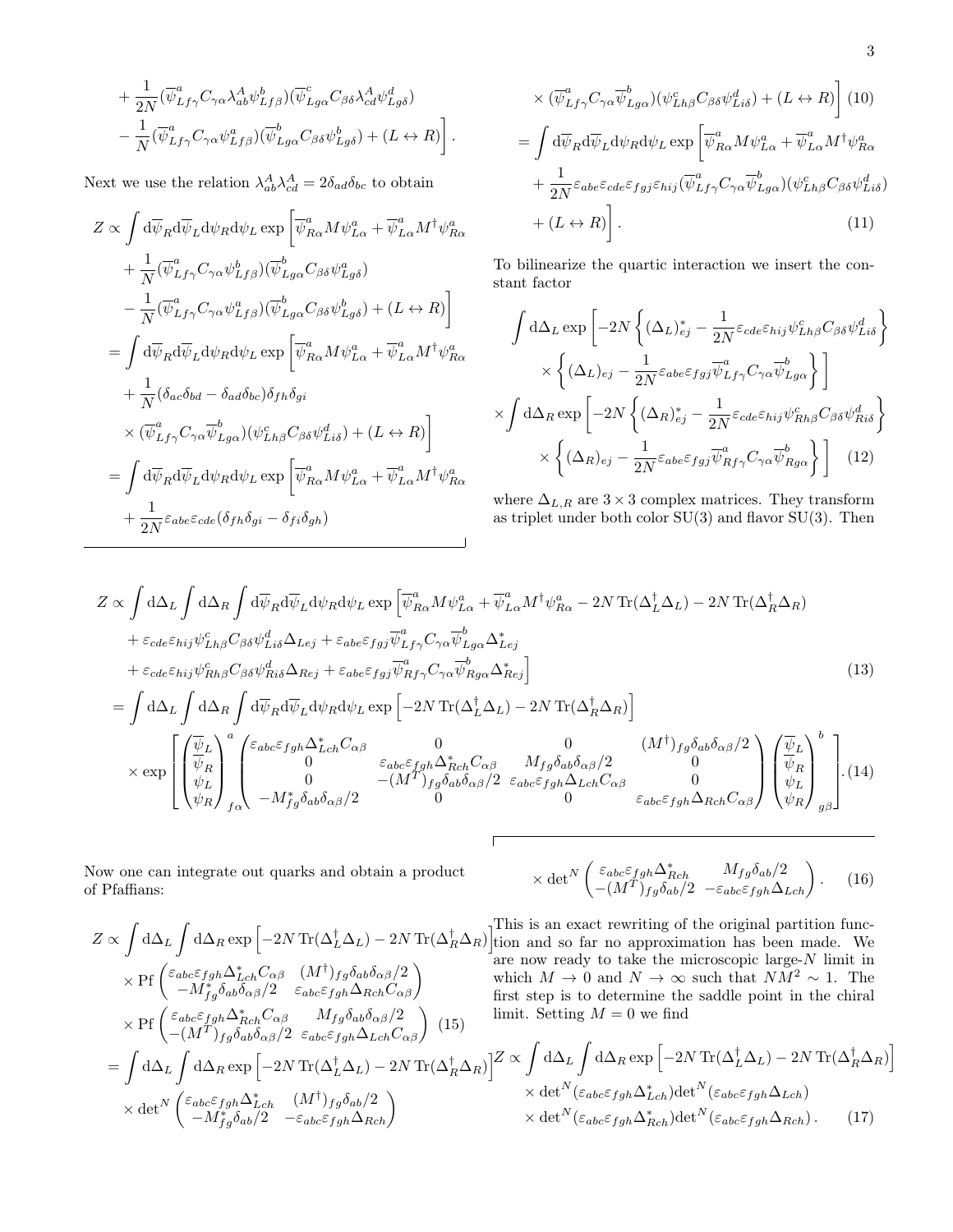Note that  $\varepsilon_{abc}\varepsilon_{fgh}\Delta_{ch}$  is regarded here as a  $9 \times 9$  symmetric matrix with a left index  $(a, f)$  and a right index  $(b, g)$ . It holds that [\[40\]](#page-7-20)

$$
\det(\varepsilon_{abc}\varepsilon_{fgh}\Delta_{ch}) = -2(\det \Delta)^3.
$$
 (18)

Hence

$$
Z \propto \int d\Delta_L \int d\Delta_R \exp\left[-2N \operatorname{Tr}(\Delta_L^{\dagger} \Delta_L) - 2N \operatorname{Tr}(\Delta_R^{\dagger} \Delta_R)\right] \times \det^{3N}(\Delta_L^{\dagger} \Delta_L) \det^{3N}(\Delta_R^{\dagger} \Delta_R).
$$
 (19)

A singular value decomposition yields  $\Delta_L = u \Lambda_L v$  with  $\Lambda_L$  a diagonal matrix with non-negative entries and  $u, v \in U(3)$ , and likewise for  $\Delta_R$ . Then it follows that the saddle point at large  $N$  is located at

$$
\Lambda_L = \Lambda_R = \sqrt{\frac{3}{2}} \mathbb{1}_3. \tag{20}
$$

This means that the  $SU(3)$  color symmetry and the  $SU(3)$ flavor symmetry are spontaneously broken to the diagonal SU(3) subgroup, i.e., color-flavor locking.

The soft mode around the saddle point can be parametrized in terms of unitary matrices  $U$  and  $V$  as

$$
\Delta_L = \sqrt{\frac{3}{2}} U, \quad \Delta_R = \sqrt{\frac{3}{2}} V. \tag{21}
$$

(This V should not be confused with the random matrix  $V^A$  appearing in the Dirac operator  $\mathscr{D}$ .) Now we reinstate the quark masses and find

$$
Z \approx \int_{U(3)} dU \int_{U(3)} dV \det^{N} \begin{pmatrix} \varepsilon_{abc} \varepsilon_{fgh} U_{ch}^{*} & (M^{\dagger})_{fg} \delta_{ab} / \sqrt{6} \\ -M_{fg}^{*} \delta_{ab} / \sqrt{6} & -\varepsilon_{abc} \varepsilon_{fgh} V_{ch} \end{pmatrix}
$$

$$
\times \det^{N} \begin{pmatrix} \varepsilon_{abc} \varepsilon_{fgh} V_{ch}^{*} & M_{fg} \delta_{ab} / \sqrt{6} \\ -(M^{T})_{fg} \delta_{ab} / \sqrt{6} & -\varepsilon_{abc} \varepsilon_{fgh} U_{ch} \end{pmatrix} . (22)
$$

The evaluation of these determinants needs some preparation. Let us define

$$
\mathcal{U}_{af,bg} \equiv \varepsilon_{abc} \varepsilon_{fgh} U_{ch},\tag{23}
$$

$$
\mathcal{V}_{af,bg} \equiv \varepsilon_{abc} \varepsilon_{fgh} V_{ch},\tag{24}
$$

$$
U_{af,bg} \equiv U_{ab}\delta_{fg},\tag{25}
$$

$$
V_{af,bg} \equiv V_{ab}\delta_{fg},\tag{26}
$$

$$
\mathcal{M}_{af,bg} \equiv M_{fg}\delta_{ab},\tag{27}
$$

$$
\mathcal{Z}_{af,bg} \equiv \varepsilon_{abc} \varepsilon_{fgc},\tag{28}
$$

$$
e^{i\phi_U} \equiv \det U,\tag{29}
$$

$$
e^{i\phi V} \equiv \det V. \tag{30}
$$

Then it holds that

$$
\widetilde{U}^{\dagger}U^*\widetilde{U}^* = e^{-i\phi_U} \mathcal{Z},\qquad(31)
$$

$$
\widetilde{V}^T \mathcal{V} \widetilde{V} = e^{i\phi_V} \mathcal{Z}, \qquad (32)
$$

$$
\widetilde{V}^{\dagger} \mathcal{M} \widetilde{U} = (V^{\dagger} U) \otimes M. \tag{33}
$$

The proof is straightforward. For instance,

$$
(\widetilde{V}^T \mathcal{V} \widetilde{V})_{af,bg} = (\widetilde{V}^T)_{af,a'f'} \mathcal{V}_{a'f',b'g'} \widetilde{V}_{b'g',bg}
$$
(34)  

$$
= V_{a'a} \delta_{ff'} \varepsilon_{a'b'c} \varepsilon_{f'g'h} V_{ch} V_{b'b} \delta_{g'g}
$$
(35)

$$
= \varepsilon_{fgh}(\varepsilon_{a'b'c}V_{a'a}V_{b'b}V_{ch})
$$
 (36)

$$
= \varepsilon_{fgh}\varepsilon_{abh} \det V \tag{37}
$$

$$
= (\det V) \mathcal{Z}_{af,bg} . \tag{38}
$$

Using  $(31)$ ,  $(32)$  and  $(33)$  we find

i

$$
\det \begin{pmatrix} \mathcal{U}^* & \mathcal{M}^{\dagger}/\sqrt{6} \\ -\mathcal{M}^*/\sqrt{6} & -\mathcal{V} \end{pmatrix} \det \begin{pmatrix} \mathcal{V}^* & \mathcal{M}/\sqrt{6} \\ -\mathcal{M}^T/\sqrt{6} & -\mathcal{U} \end{pmatrix}
$$
\n
$$
= \det \begin{bmatrix} (\tilde{U}^{\dagger} & 0 \\ 0 & \tilde{V}^T \end{bmatrix} \begin{pmatrix} \mathcal{U}^* & \mathcal{M}^{\dagger}/\sqrt{6} \\ -\mathcal{M}^*/\sqrt{6} & -\mathcal{V} \end{pmatrix} \begin{pmatrix} \tilde{U}^* & 0 \\ 0 & \tilde{V} \end{pmatrix} \end{pmatrix}
$$
\n
$$
\times \det \begin{bmatrix} (\tilde{V}^{\dagger} & 0 \\ 0 & \tilde{U}^T \end{bmatrix} \begin{pmatrix} \mathcal{V}^* & \mathcal{M}/\sqrt{6} \\ -\mathcal{M}^T/\sqrt{6} & -\mathcal{U} \end{pmatrix} \begin{pmatrix} \tilde{V}^* & 0 \\ 0 & \tilde{U} \end{pmatrix} \end{bmatrix}
$$
\n
$$
= \det \begin{pmatrix} \tilde{U}^{\dagger} \mathcal{U}^* \tilde{U}^* & \tilde{U}^{\dagger} \mathcal{M}^{\dagger} \tilde{V}/\sqrt{6} \\ -\tilde{V}^T \mathcal{M}^* \tilde{U}^* / \sqrt{6} & -\tilde{V}^T \mathcal{V} \tilde{V} \end{pmatrix} \begin{pmatrix} 39 \\ 0 \end{pmatrix}
$$
\n
$$
= \det \begin{pmatrix} e^{-i\phi_U} & \mathcal{Z} & (U^{\dagger}V) \otimes M^{\dagger}/\sqrt{6} \\ -\left(V^T U^*) \otimes M^* / \sqrt{6} & -e^{i\phi_V} \mathcal{Z} \end{pmatrix} \begin{pmatrix} 39 \\ -\left(V^T U^*) \otimes M^T / \sqrt{6} & -e^{i\phi_V} \mathcal{Z} \end{pmatrix} \right) \begin{pmatrix} 40 \\ -\left(V^T U^*) \otimes M^T / \sqrt{6} & -e^{i\
$$

Now we take the scaling limit  $N \to \infty$  with  $\hat{M} \equiv \sqrt{3}$ NM fixed. The result is

$$
Z \sim \int_{U(3)} d\hat{U} \exp\left(-\frac{1}{6} \operatorname{Tr} \left\{ \mathcal{Z}^{-1} (\hat{U}^T \otimes \hat{M}^T) \mathcal{Z}^{-1} (\hat{U} \otimes \hat{M}) \right\} + \text{c.c.} \right)
$$
(43)

<span id="page-3-2"></span><span id="page-3-1"></span><span id="page-3-0"></span>where we have defined  $\hat{U} \equiv e^{-i(\phi_U - \phi_V)/2} V^{\dagger} U$ . Using a software [\[41\]](#page-7-21) we find

<span id="page-3-3"></span>
$$
\operatorname{Tr}\left\{ \mathcal{Z}^{-1}(\hat{U}^T \otimes \hat{M}^T) \mathcal{Z}^{-1}(\hat{U} \otimes \hat{M}) \right\}
$$

$$
= \frac{5}{4} [\operatorname{Tr}(\hat{M}\hat{U})]^2 - \operatorname{Tr}[(\hat{M}\hat{U})^2]. \tag{44}
$$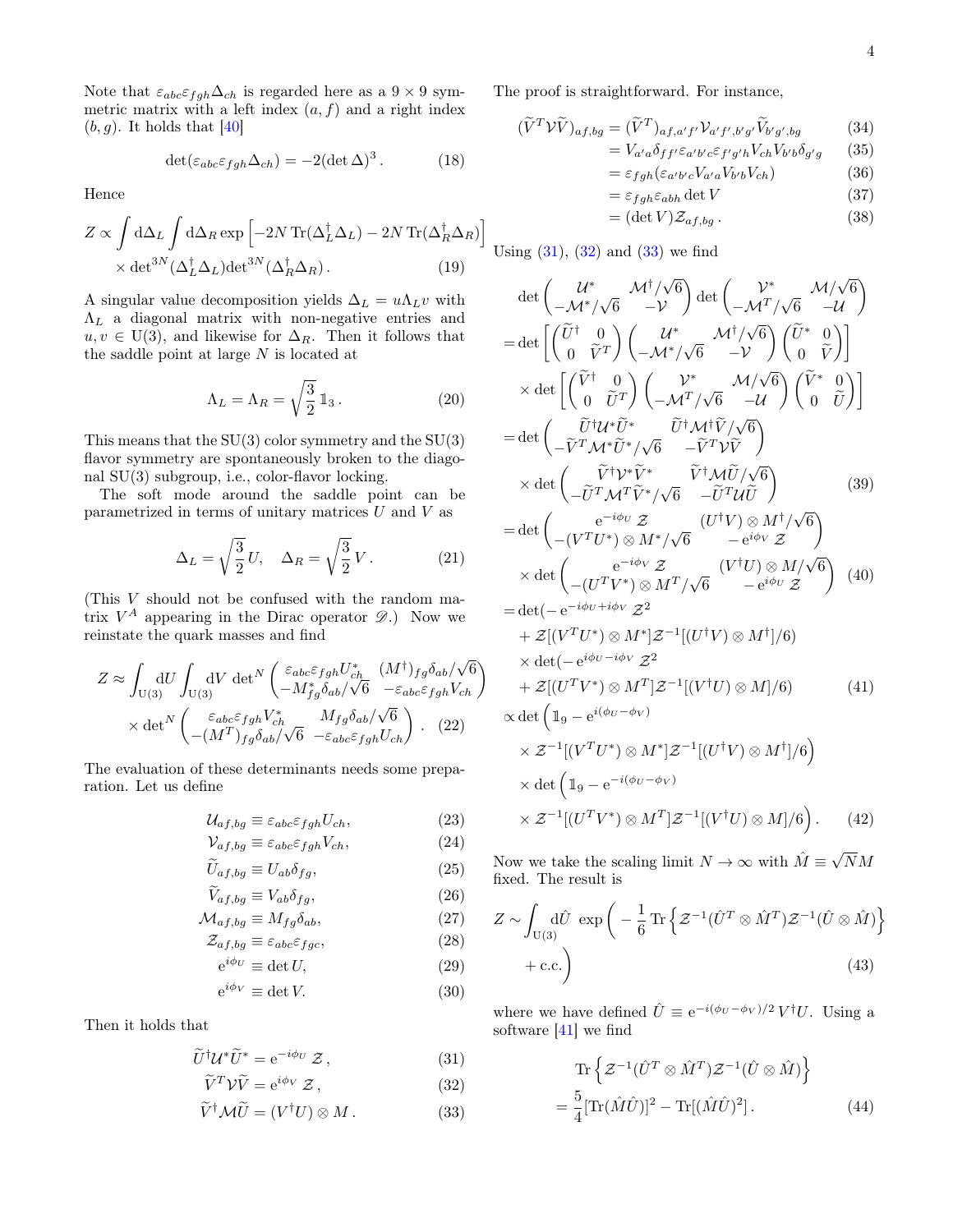Thus

$$
Z \sim \int_{\mathcal{U}(3)} d\hat{U} \exp\left(-\frac{1}{6} \left\{ \frac{5}{4} [\text{Tr}(\hat{M}\hat{U})]^2 - \text{Tr}[(\hat{M}\hat{U})^2] \right\} + \text{c.c.} \right).
$$
\n(45)

Notably the linear term  $\text{Tr}(\hat{M}\hat{U})$  is absent, indicating that the chiral condensate is vanishing in this model and symmetry breaking is instead triggered by diquark condensates. As  $U(V)$  represents fluctuations of the lefthanded (right-handed) diquark, respectively, the variable  $\hat{U} \propto V^{\dagger} U$  can be interpreted as a color-singet four-quark state,  $\overline{\psi}_R \overline{\psi}_R \psi_L \psi_L + \text{h.c.}$ 

It is of interest to compare our RMT partition function [\(45\)](#page-4-1) with the mass term of the chiral effective theory of the CFL phase of QCD [\[42–](#page-7-22)[44\]](#page-7-23),

$$
\mathcal{L} = -\frac{3\Delta^2}{4\pi^2} \left\{ [\text{Tr}(MU)]^2 - \text{Tr}[(MU)^2] \right\} + \text{c.c.}
$$
 (46)

which neglects the chiral condensate and the color-sextet condensate for simplicity. (As for the validity of this approximation, see [\[30\]](#page-7-19) and references therein.) The numerical factors in  $(45)$  and  $(46)$  are slightly different  $[45]$ . Where does this discrepancy come from? In the CFL phase of QCD, the diquark condensate of the form [\(1\)](#page-0-0) with  $\kappa_1 \approx -\kappa_2$  develops. In contrast, our RMT hosts a diquark condensate

$$
\langle \psi_f^a \psi_g^b \rangle \propto \frac{1}{2} \delta_{af} \delta_{bg} - \delta_{ag} \delta_{bf} \,. \tag{47}
$$

This can be verified with a quick calculation. For a squared quark mass term, we have

$$
(\overline{\psi}_R M \psi_L)^2 \sim \overline{\psi}_{Rf}^a \overline{\psi}_{Rf'}^b \psi_{Lg}^a \psi_{Lg'}^b M_{fg} M_{f'g'}
$$
\n
$$
(48)
$$
\n
$$
\left(1 \atop S \atop \text{S} \right) \left(1 \atop \text{S} \right) \left(1 \atop \text{S} \right) \left(1 \atop \text{S} \right)
$$

$$
\sim \left(\frac{1}{2}\delta_{af}\delta_{bf'} - \delta_{af'}\delta_{bf}\right) \left(\frac{1}{2}\delta_{ag}\delta_{bg'} - \delta_{ag'}\delta_{bg}\right) \times M_{fg}M_{f'g'} \tag{49}
$$

$$
= \left(\frac{5}{4}\delta_{fg}\delta_{f'g'} - \delta_{fg'}\delta_{f'g}\right)M_{fg}M_{f'g'} \tag{50}
$$

$$
= \left(\frac{3}{4}\delta_{fg}\delta_{f'g'} - \delta_{fg'}\delta_{f'g}\right)M_{fg}M_{f'g'} \tag{50}
$$

$$
= \frac{3}{4} (\text{Tr} \, M)^2 - \text{Tr} (M^2). \tag{51}
$$

<span id="page-4-1"></span>Thus the mass dependence of RMT [\(45\)](#page-4-1) is reproduced. The bottom line is that the requirement that color and flavor be locked alone does not uniquely fix the form of the chiral Lagrangian. Our RMT obeys exactly the same pattern of symmetry breaking as the CFL phase of QCD, and the difference is a purely quantitative one.

### <span id="page-4-0"></span>IV. TWO FLAVORS

We now discuss the case of two flavors. We shall begin with  $(10)$  which is valid for an arbitrary number of flavors:

$$
Z \propto \int d\overline{\psi}_R d\overline{\psi}_L d\psi_R d\psi_L \exp\left[\overline{\psi}^a_{R\alpha} M \psi^a_{L\alpha} + \overline{\psi}^a_{L\alpha} M^{\dagger} \psi^a_{R\alpha}\right] + \frac{1}{2N} \varepsilon_{abe} \varepsilon_{cde} (\delta_{fh} \delta_{gi} - \delta_{fi} \delta_{gh})
$$

$$
\times (\overline{\psi}^a_{Lf\gamma} C_{\gamma\alpha} \overline{\psi}^b_{Lg\alpha}) (\psi^c_{Lh\beta} C_{\beta\delta} \psi^d_{Li\delta}) + (L \leftrightarrow R) \Big].
$$
 (52)

<span id="page-4-2"></span>For two flavors there is an identity

$$
\varepsilon_{fg}\varepsilon_{hi} = \delta_{fh}\delta_{gi} - \delta_{fi}\delta_{gh} , \qquad (53)
$$

thus

$$
Z \propto \int d\overline{\psi}_R d\overline{\psi}_L d\psi_R d\psi_L \exp\left[\overline{\psi}^a_{R\alpha} M \psi^a_{L\alpha} + \overline{\psi}^a_{L\alpha} M^{\dagger} \psi^a_{R\alpha}\right] + \frac{1}{2N} \varepsilon_{abe} \varepsilon_{cde} \varepsilon_{fg} \varepsilon_{hi} (\overline{\psi}^a_{Lf\gamma} C_{\gamma\alpha} \overline{\psi}^b_{Lg\alpha}) (\psi^c_{Lh\beta} C_{\beta\delta} \psi^d_{Li\delta}) + (L \leftrightarrow R) \right].
$$
\n(54)

To bilinearize the quartic interaction we insert the constant factor

$$
\int_{\mathbb{C}^3} d\Omega_L \exp \left[ -2N \left( \Omega_{Le}^* - \frac{1}{2N} \varepsilon_{cde} \varepsilon_{hi} \psi_{Lh\beta}^c C_{\beta \delta} \psi_{Li\delta}^d \right) \right. \times \left. \left( \Omega_{Le} - \frac{1}{2N} \varepsilon_{abe} \varepsilon_{fg} \overline{\psi}_{Lf\gamma}^a C_{\gamma \alpha} \overline{\psi}_{Lg\alpha}^b \right) \right] \times \int_{\mathbb{C}^3} d\Omega_R \exp \left[ -2N \left( \Omega_{Re}^* - \frac{1}{2N} \varepsilon_{cde} \varepsilon_{hi} \psi_{Rh\beta}^c C_{\beta \delta} \psi_{Ri\delta}^d \right) \right. \times \left. \left( \Omega_{Re} - \frac{1}{2N} \varepsilon_{abe} \varepsilon_{fg} \overline{\psi}_{Rf\gamma}^a C_{\gamma \alpha} \overline{\psi}_{Rg\alpha}^b \right) \right] \tag{55}
$$

where  $\Omega_{L,R}$  are complex three-component vectors that transform as triplet under color SU(3). They are also chaged under  $U(1)_B$  and  $U(1)_A$ . Then

$$
Z \propto \int_{\mathbb{C}^3} d\Omega_L \int_{\mathbb{C}^3} d\Omega_R \int d\overline{\psi}_R d\overline{\psi}_L d\psi_R d\psi_L \exp\left[ -2N(|\Omega_L|^2 + |\Omega_R|^2) + \overline{\psi}_{R\alpha}^a M \psi_{L\alpha}^a + \overline{\psi}_{L\alpha}^a M^{\dagger} \psi_{R\alpha}^a \right. \\ \left. + \Omega_{Lc} \varepsilon_{abc} \varepsilon_{fg} \psi_{Lf\alpha}^a C_{\alpha\beta} \psi_{Lg\beta}^b + \Omega_{Lc}^* \varepsilon_{abc} \varepsilon_{fg} \overline{\psi}_{Lf\alpha}^a C_{\alpha\beta} \overline{\psi}_{Lg\beta}^b + (L \leftrightarrow R) \right] \tag{56}
$$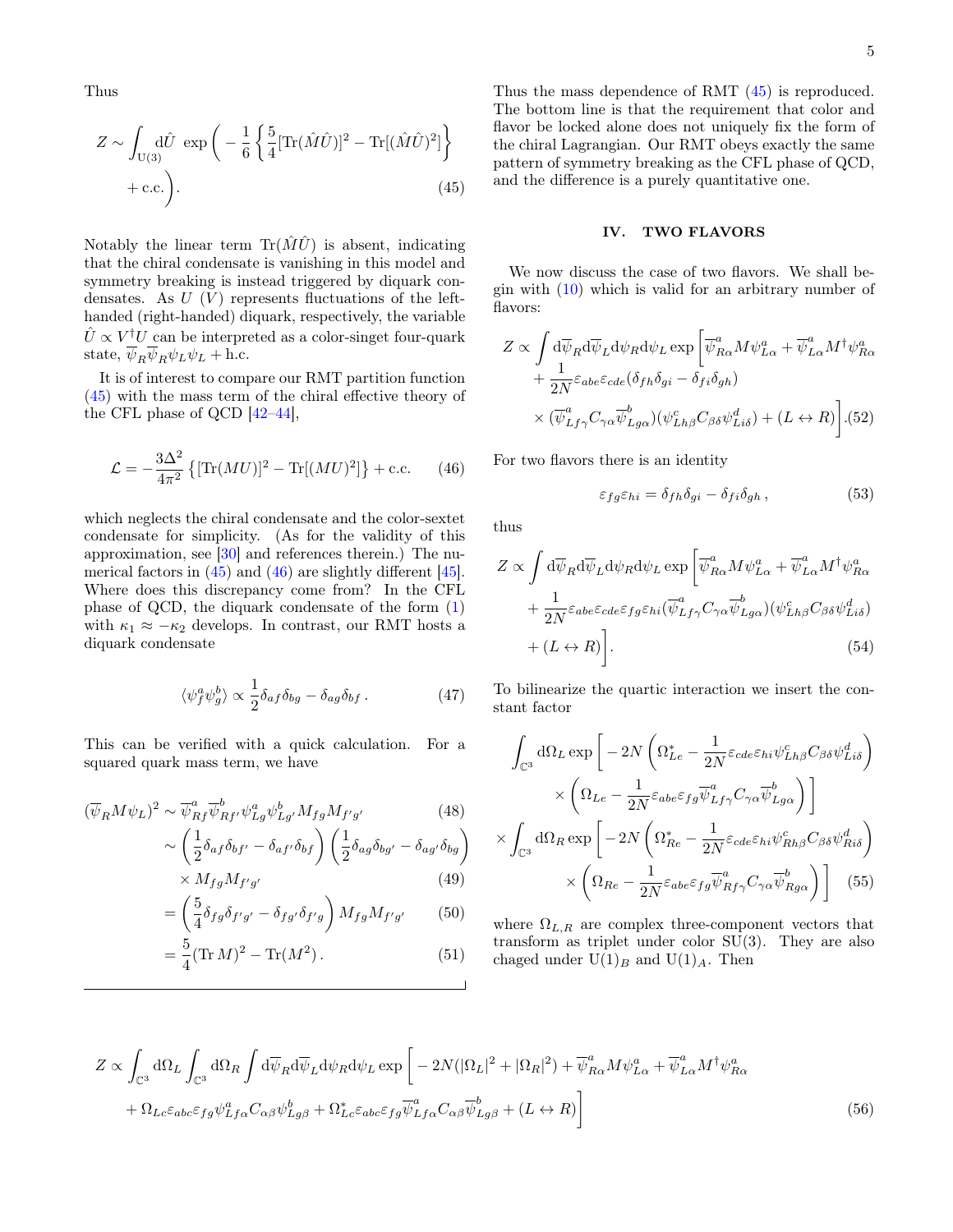$$
= \int_{\mathbb{C}^3} d\Omega_L \int_{\mathbb{C}^3} d\Omega_R \int d\overline{\psi}_R d\overline{\psi}_L d\psi_R d\psi_L \exp[-2N(|\Omega_L|^2 + |\Omega_R|^2)]
$$
  
\n
$$
\times \exp \left[ \begin{pmatrix} \overline{\psi}_L \\ \overline{\psi}_R \\ \psi_L \\ \psi_R \end{pmatrix}^a \begin{pmatrix} \Omega_{Lc}^* \varepsilon_{abc} \varepsilon_{fg} C_{\alpha\beta} & 0 & 0 & (M^{\dagger})_{fg} \delta_{ab} \delta_{\alpha\beta}/2 \\ 0 & \Omega_{Rc}^* \varepsilon_{abc} \varepsilon_{fg} C_{\alpha\beta} & M_{fg} \delta_{ab} \delta_{\alpha\beta}/2 & 0 \\ 0 & -(M^T)_{fg} \delta_{ab} \delta_{\alpha\beta}/2 & \Omega_{Lc} \varepsilon_{abc} \varepsilon_{fg} C_{\alpha\beta} & 0 \\ 0 & 0 & \Omega_{Rc} \varepsilon_{abc} \varepsilon_{fg} C_{\alpha\beta} \end{pmatrix} \begin{pmatrix} \overline{\psi}_L \\ \overline{\psi}_R \\ \psi_L \\ \psi_L \\ \psi_R \end{pmatrix}_{g\beta} \right].
$$
 (57)

The quarks can be readily integrated out and yield a product of Pfaffians:

$$
Z \propto \int_{\mathbb{C}^3} d\Omega_L \int_{\mathbb{C}^3} d\Omega_R e^{-2N(|\Omega_L|^2 + |\Omega_R|^2)} \times \text{Pf} \left( \frac{\Omega_{Rc}^* \varepsilon_{abc} \varepsilon_{fg} C_{\alpha\beta}}{-(M^T)_{fg} \delta_{ab} \delta_{\alpha\beta}} / 2 \right) \times \text{Pf} \left( \frac{\Omega_{Lc}^* \varepsilon_{abc} \varepsilon_{fg} C_{\alpha\beta}}{-(M^T)_{fg} \delta_{ab} \delta_{\alpha\beta}} / 2 \right) \times \text{Pf} \left( \frac{\Omega_{Lc}^* \varepsilon_{abc} \varepsilon_{fg} C_{\alpha\beta}}{-(M^*)_{fg} \delta_{ab} \delta_{\alpha\beta}} / 2 \right) \left( \frac{\Omega_{Rc}^* \varepsilon_{abc} \varepsilon_{fg} C_{\alpha\beta}}{(\Omega_L \int_{\mathbb{C}^3} d\Omega_R e^{-2N(|\Omega_L|^2 + |\Omega_R|^2)} \right) \times \det^N \left( \frac{\Omega_{Rc}^* \varepsilon_{abc} \varepsilon_{fg}}{-(M^T)_{fg} \delta_{ab} / 2} - \Omega_{Lc} \varepsilon_{abc} \varepsilon_{fg} \right) \times \det^N \left( \frac{\Omega_{Lc}^* \varepsilon_{abc} \varepsilon_{fg}}{-(M^*)_{fg} \delta_{ab} / 2} - \Omega_{Rc} \varepsilon_{abc} \varepsilon_{fg} \right) \times \det^N \left( \frac{\Omega_{Lc}^* \varepsilon_{abc} \varepsilon_{fg}}{-(M^*)_{fg} \delta_{ab} / 2} - \Omega_{Rc} \varepsilon_{abc} \varepsilon_{fg} \right) \quad (59)
$$
  
= 
$$
\int d\Omega_L \int d\Omega_R e^{-2N(|\Omega_L|^2 + |\Omega_R|^2)}
$$

$$
= \int_{\mathbb{C}^3} d\Omega_L \int_{\mathbb{C}^3} d\Omega_R e^{-2N(|\Omega_L|^2 + |\Omega_R|^2)}
$$
  
 
$$
\times \det^{2N} \begin{pmatrix} \Omega_{Rc}^* \varepsilon_{abc} & m_u \delta_{ab}/2\\ -m_d \delta_{ab}/2 & \Omega_{Lc} \varepsilon_{abc} \end{pmatrix}
$$
  
 
$$
\times \det^{2N} \begin{pmatrix} \Omega_{Lc}^* \varepsilon_{abc} & m_u^* \delta_{ab}/2\\ -m_d^* \delta_{ab}/2 & \Omega_{Rc} \varepsilon_{abc} \end{pmatrix}
$$
  
(60)

$$
= \int_{\mathbb{C}^3} d\Omega_L \int_{\mathbb{C}^3} d\Omega_R e^{-2N(|\Omega_L|^2 + |\Omega_R|^2)}
$$

$$
\times \left[ \frac{m_u m_d}{4} \left( \Omega_R^{\dagger} \Omega_L - \frac{m_u m_d}{4} \right)^2 \right]^{2N}
$$

$$
\times \left[ \frac{m_u^* m_d^*}{4} \left( \Omega_L^{\dagger} \Omega_R - \frac{m_u^* m_d^*}{4} \right)^2 \right]^{2N} \tag{61}
$$

$$
\times |m_u m_d|^{4N} \int d\Omega_L \int d\Omega_R e^{-2N(|\Omega_L|^2 + |\Omega_R|^2)}
$$

$$
\propto |m_u m_d|^{4N} \int_{\mathbb{C}^3} d\Omega_L \int_{\mathbb{C}^3} d\Omega_R e^{-2N(|\Omega_L|^2 + |\Omega_R|^2)} \times |\Omega_R^{\dagger} \Omega_L - \frac{m_u m_d}{4}|^{8N}.
$$
\n(62)

This is an exact rewriting of the original theory and no approximation has been made yet. The fact that the partition function vanishes with high powers of  $m$  in the chiral limit indicates that there are a macroscopic number of exact zero modes in this system.

Now we shall take the large- $N$  limit. In the chiral limit with masses factored out, we have

$$
\frac{Z}{|m_u m_d|^{4N}} \sim \int_{\mathbb{C}^3} d\Omega_L \int_{\mathbb{C}^3} d\Omega_R e^{-2N(|\Omega_L|^2 + |\Omega_R|^2)}
$$

$$
\times |\Omega_R^{\dagger} \Omega_L|^{8N}.
$$
(63)

Let us define

$$
\Omega_L = \xi v_L, \quad \Omega_R = \eta v_R,\tag{64}
$$

$$
\xi \ge 0, \ \ \eta \ge 0, \ \ v_L^{\dagger} v_L = v_R^{\dagger} v_R = 1.
$$
 (65)

Then

$$
\frac{Z}{|m_u m_d|^{4N}} \sim \int_0^\infty d\xi \int_0^\infty d\eta \int dv_L \int dv_R
$$

$$
\times e^{-2N(\xi^2 + \eta^2)} (\xi \eta)^{8N} |v_R^{\dagger} v_L|^{8N}.
$$
 (66)

Extremization of the integrand yields

$$
\xi = \eta = \sqrt{2}, \quad v_L = e^{i\varphi} v_R \tag{67}
$$

where  $e^{i\varphi}$  is an arbitrary U(1) phase. With a suitable rotation in U(3)/U(2),  $v_L$  can be brought to  $(1,0,0)^T$ , hence the saddle point is given by

<span id="page-5-0"></span>
$$
\Omega_L = (\sqrt{2}, 0, 0)^T \tag{68}
$$

and likewise for  $\Omega_R$ . Obviously this breaks the color symmetry spontaneously as

$$
SU(3)_C \to SU(2)_C, \tag{69}
$$

but leaves the chiral symmetry  $SU(2)_L \times SU(2)_R$  intact. It is very pleasing to see that this breaking pattern is identical to the 2SC phase of two-flavor QCD at high density [\[28,](#page-7-9) [46,](#page-7-25) [47\]](#page-7-26).

We proceed to the derivation of the action for the soft mode  $\varphi$ , which is the Nambu-Goldstone mode associated with the  $U(1)_A$  symmetry. Plugging [\(67\)](#page-5-0) into [\(62\)](#page-5-1) yields

$$
Z \sim |m_u m_d|^{4N} \int_0^{2\pi} d\varphi \left| 2 e^{i\varphi} - \frac{m_u m_d}{4} \right|^{8N} . \tag{70}
$$

<span id="page-5-1"></span>For  $N \gg 1$  with  $\hat{m}_{u,d} \equiv$ √  $Nm_{u,d}$  fixed, one gets

$$
Z \sim |\hat{m}_u \hat{m}_d|^{4N} \int_0^{2\pi} d\varphi \exp\left(-\frac{1}{2} \hat{m}_u \hat{m}_d e^{-i\varphi} + \text{c.c.}\right). \tag{71}
$$

For real masses, a very concise expression is obtained:

$$
Z \sim |\hat{m}_u \hat{m}_d|^{4N} I_0(\hat{m}_u \hat{m}_d) \tag{72}
$$

where  $I_0$  is the modified Bessel function of the first kind. This result looks a bit pathological, because in the limit  $N \to \infty$  the partition function either blows up to infinity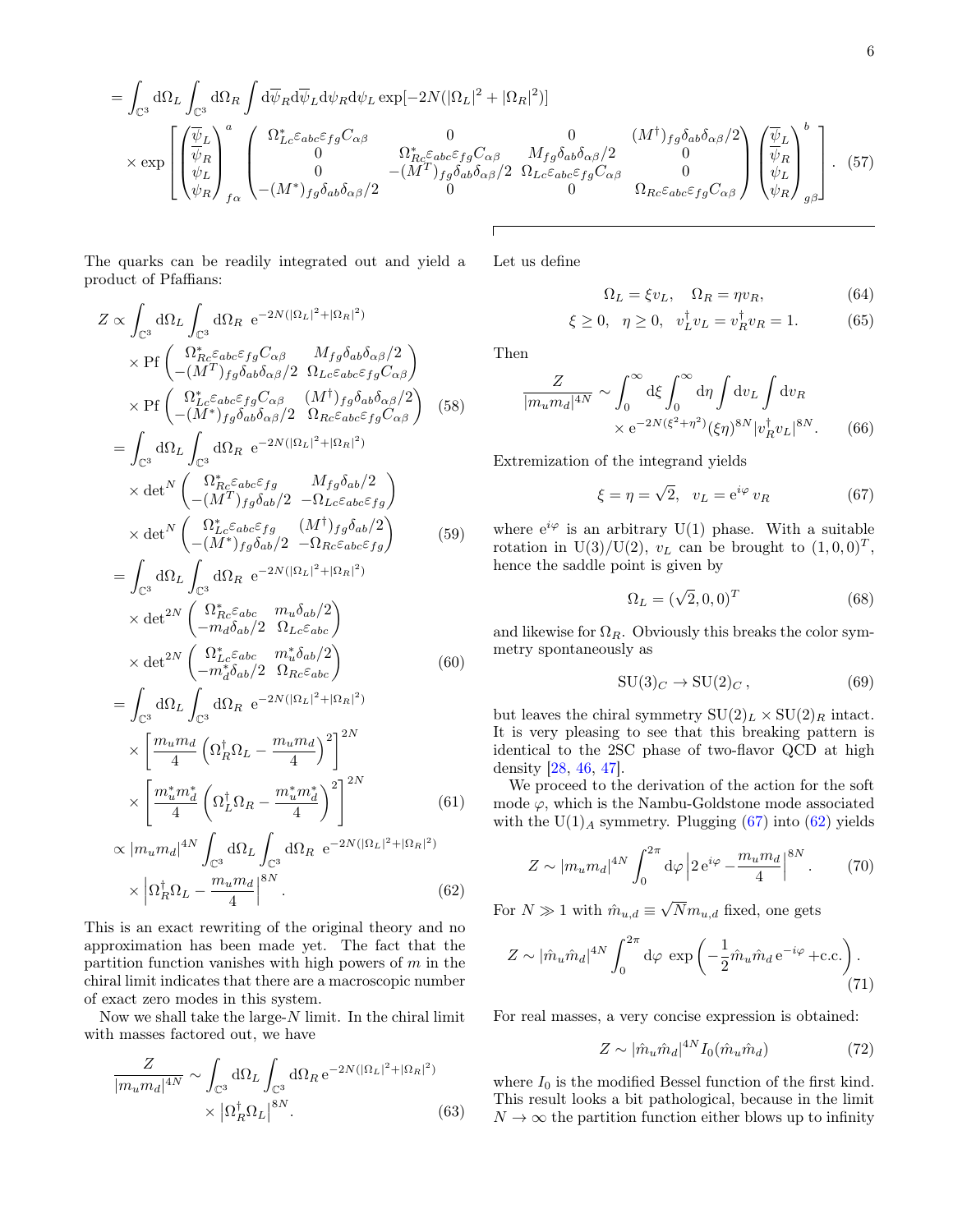or shrinks to zero depeding on the magnitude of  $|\hat{m}_u \hat{m}_d|$ . This is an inevitable consequence of the fact that only quarks of two colors participate in Cooper pairing and quarks of the third color remain gapless. They do not decouple in the low-energy limit and make it hard to define the  $\varepsilon$ -regime for the 2SC phase. A similar situation arises in dense two-color QCD with an odd number of flavors [\[20,](#page-7-2) [23,](#page-7-4) [48,](#page-7-27) [49\]](#page-7-28).

## <span id="page-6-13"></span>V. SUMMARY AND OUTLOOK

In this paper, we put forward a novel RMT and analyzed its properties in the large-N limit. For three flavors, we showed that the model exhibits a striking similarity to the CFL phase of QCD in that the SU(3) color is broken and gets locked to the flavor SU(3). For two flavors, we showed that an isospin-singlet pairing of quarks occurs and breaks the  $SU(3)$  color symmetry down to  $SU(2)$ , in analogy to the 2SC phase of QCD. This work opens up an entirely new avenue to investigate color superconductivity in dense QCD.

A lot of work remains to be done. As one can see from [\(11\)](#page-2-1), in this work we have restricted ourselves to the color and flavor-antisymmetric interaction only. Extending this by incorporating the color and flavor-symmetric interaction is of much interest. This may help us identify RMT that exactly reproduces the CFL chiral Lagrangian [\(46\)](#page-4-2). It would also be intriguing to numerically investigate the spectrum of the random matrix Dirac operator  $\mathscr{D}$ . This would be much easier (at least in the quenched limit) than analytically obtaining the microscopic spec-

- <span id="page-6-0"></span>[1] M. Mehta, Random Matrices, 3rd ed. (Academic Press, 2004).
- [2] G. Anderson, A. Guionnet, and O. Zeitouni, An Introduction to Random Matrices (Cambridge University Press, 2009).
- [3] G. Akemann, J. Baik, and P. Di Francesco, The Oxford Handbook of Random Matrix Theory, Oxford Handbooks in Mathematics (Oxford University Press, 2011).
- <span id="page-6-1"></span>[4] R. Couillet and M. Debbah, Random Matrix Methods for Wireless Communications (Cambridge University Press, 2011).
- <span id="page-6-2"></span>[5] T. Guhr, A. Muller-Groeling, and H. A. Weidenmuller, Random matrix theories in quantum physics: Common concepts, Phys. Rept. 299[, 189 \(1998\),](https://doi.org/10.1016/S0370-1573(97)00088-4) [arXiv:cond](https://arxiv.org/abs/cond-mat/9707301)[mat/9707301.](https://arxiv.org/abs/cond-mat/9707301)
- <span id="page-6-3"></span>[6] F. Haake, S. Gnutzmann, and M. Kus, Quantum Signatures of Chaos, 4th ed. (Springer International Publishing, 2018).
- <span id="page-6-4"></span>[7] A. M. Halasz, A. Jackson, R. Shrock, M. A. Stephanov, and J. Verbaarschot, On the phase diagram of QCD, Phys. Rev. D 58[, 096007 \(1998\),](https://doi.org/10.1103/PhysRevD.58.096007) [arXiv:hep-ph/9804290.](https://arxiv.org/abs/hep-ph/9804290)
- <span id="page-6-7"></span>[8] J. Verbaarschot and T. Wettig, Random matrix theory and chiral symmetry in QCD, [Ann. Rev. Nucl. Part. Sci.](https://doi.org/10.1146/annurev.nucl.50.1.343)

tral density, which seems to be a gargantuan task given the awful complexity of  $\mathscr{D}$ .

It is well known that the CFL phase exhibits many features that match the low-density hadronic phase of QCD, and there is even a proposal that the two phases may be continuously connected [\[50\]](#page-7-29)[\[51\]](#page-7-30). Therefore one may wonder if our new RMT can be continuously deformed into the conventional chiral RMT. Apparently this is not a trivial task, since our model requires  $NM^2 \sim 1$ in the large- $N$  limit whereas in the conventional RMT  $NM \sim N\mu^2 \sim 1$  where  $\mu$  is a parameter that breaks anti-Hermiticity of the Dirac operator. An insight comes from the study of RMT for dense two-color QCD [\[23\]](#page-7-4), where it was found that results in the large-N limit of *strong* non-Hermiticity  $(NM^2 \sim \mu \sim 1)$  can be recoverd from those in the limit of weak non-Hermiticity  $(NM \sim N\mu^2 \sim 1)$ by first taking the limit  $N \to \infty$  with  $N \mu^2$  fixed and then taking the second limit  $N\mu^2 \to \infty$ . A similar methodology may work for our RMT as well. In fact, if

$$
V^A = -CW^{A\dagger}C\tag{73}
$$

$$
X = C Y^{\dagger} C \tag{74}
$$

holds, then  $\mathscr D$  becomes anti-Hermitian. In this case we conjecture that the ordinary pattern of chiral symmetry breaking would be recovered, because the microscopic limit is universal and independent of a detailed structure of a random matrix [\[52\]](#page-7-31). If this is the case, then one may break the above relations with a parameter  $\mu$  and take the limit  $N \to \infty$  with  $N\mu^2 \sim 1$ , followed by another limit  $N\mu^2 \to \infty$ , to connect the two regimes. This intuitive speculation must be borne out by a more detailed calculation.

50[, 343 \(2000\),](https://doi.org/10.1146/annurev.nucl.50.1.343) [arXiv:hep-ph/0003017.](https://arxiv.org/abs/hep-ph/0003017)

- <span id="page-6-5"></span>[9] B. Vanderheyden and A. Jackson, Random matrix models for phase diagrams, [Rept. Prog. Phys.](https://doi.org/10.1088/0034-4885/74/10/102001) 74, 102001 [\(2011\),](https://doi.org/10.1088/0034-4885/74/10/102001) [arXiv:1105.1291 \[hep-ph\].](https://arxiv.org/abs/1105.1291)
- <span id="page-6-6"></span>[10] T. Banks and A. Casher, Chiral Symmetry Breaking in Confining Theories, Nucl. Phys. B169[, 103 \(1980\).](https://doi.org/10.1016/0550-3213(80)90255-2)
- <span id="page-6-8"></span>[11] J. Verbaarschot, QCD, chiral random matrix theory and integrability, in Application of random matrices in physics. Proceedings, NATO Advanced Study Institute, Les Houches, France, June 6-25, 2004 (2005) pp. 163– 217, [arXiv:hep-th/0502029.](https://arxiv.org/abs/hep-th/0502029)
- <span id="page-6-9"></span>[12] J. Gasser and H. Leutwyler, Thermodynamics of Chiral Symmetry, [Phys. Lett. B](https://doi.org/10.1016/0370-2693(87)91652-2) 188, 477 (1987).
- [13] H. Leutwyler and A. V. Smilga, Spectrum of Dirac operator and role of winding number in QCD, [Phys. Rev. D](https://doi.org/10.1103/PhysRevD.46.5607) 46[, 5607 \(1992\).](https://doi.org/10.1103/PhysRevD.46.5607)
- <span id="page-6-10"></span>[14] J. Osborn, D. Toublan, and J. Verbaarschot, From chiral random matrix theory to chiral perturbation theory, [Nucl. Phys. B](https://doi.org/10.1016/S0550-3213(98)00716-0) 540, 317 (1999), [arXiv:hep-th/9806110.](https://arxiv.org/abs/hep-th/9806110)
- <span id="page-6-11"></span>[15] G. Akemann, Matrix Models and QCD with Chemical Potential, [Int. J. Mod. Phys. A](https://doi.org/10.1142/S0217751X07036154) 22, 1077 (2007), [arXiv:hep-th/0701175.](https://arxiv.org/abs/hep-th/0701175)
- <span id="page-6-12"></span>[16] M. A. Stephanov, Random matrix model of QCD at finite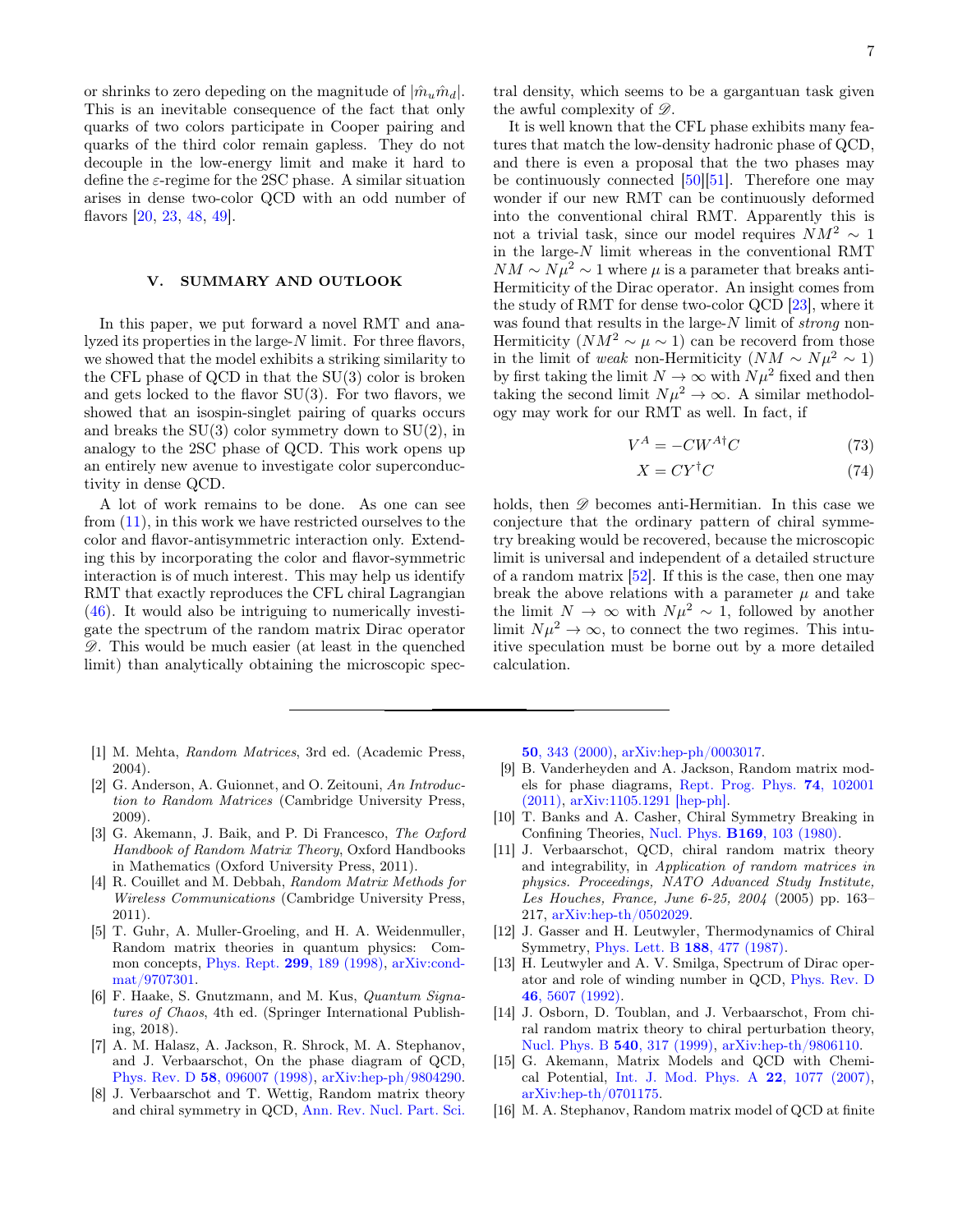density and the nature of the quenched limit, [Phys. Rev.](https://doi.org/10.1103/PhysRevLett.76.4472) Lett. 76[, 4472 \(1996\),](https://doi.org/10.1103/PhysRevLett.76.4472) [arXiv:hep-lat/9604003.](https://arxiv.org/abs/hep-lat/9604003)

- <span id="page-7-0"></span>[17] J. C. Osborn, Universal results from an alternate random matrix model for QCD with a baryon chemical potential, [Phys. Rev. Lett.](https://doi.org/10.1103/PhysRevLett.93.222001) 93, 222001 (2004), [arXiv:hep](https://arxiv.org/abs/hep-th/0403131)[th/0403131.](https://arxiv.org/abs/hep-th/0403131)
- [18] K. Splittorff and J. Verbaarschot, Factorization of correlation functions and the replica limit of the Toda lat-tice equation, [Nucl. Phys. B](https://doi.org/10.1016/j.nuclphysb.2004.01.031)  $683, 467$  (2004), [arXiv:hep](https://arxiv.org/abs/hep-th/0310271)[th/0310271.](https://arxiv.org/abs/hep-th/0310271)
- <span id="page-7-1"></span>[19] G. Akemann, J. Osborn, K. Splittorff, and J. Verbaarschot, Unquenched QCD Dirac operator spectra at nonzero baryon chemical potential, [Nucl. Phys. B](https://doi.org/10.1016/j.nuclphysb.2005.01.018) 712, [287 \(2005\),](https://doi.org/10.1016/j.nuclphysb.2005.01.018) [arXiv:hep-th/0411030.](https://arxiv.org/abs/hep-th/0411030)
- <span id="page-7-2"></span>[20] T. Kanazawa, T. Wettig, and N. Yamamoto, Chiral random matrix theory for two-color QCD at high density, Phys. Rev. D 81[, 081701 \(2010\),](https://doi.org/10.1103/PhysRevD.81.081701) [arXiv:0912.4999 \[hep](https://arxiv.org/abs/0912.4999)[ph\].](https://arxiv.org/abs/0912.4999)
- <span id="page-7-3"></span>[21] G. Akemann, M. Phillips, and H.-J. Sommers, The Chiral Gaussian two-matrix ensemble of real asymmetric matrices, J. Phys. A 43[, 085211 \(2010\),](https://doi.org/10.1088/1751-8113/43/8/085211) [arXiv:0911.1276 \[hep](https://arxiv.org/abs/0911.1276)[th\].](https://arxiv.org/abs/0911.1276)
- [22] G. Akemann, M. Kieburg, and M. Phillips, Skeworthogonal Laguerre polynomials for chiral real asymmetric random matrices, J. Phys. A 43[, 375207 \(2010\),](https://doi.org/10.1088/1751-8113/43/37/375207) [arXiv:1005.2983 \[math-ph\].](https://arxiv.org/abs/1005.2983)
- <span id="page-7-4"></span>[23] G. Akemann, T. Kanazawa, M. Phillips, and T. Wettig, Random matrix theory of unquenched two-colour QCD with nonzero chemical potential, [JHEP](https://doi.org/10.1007/JHEP03(2011)066) 03, 066, [arXiv:1012.4461 \[hep-lat\].](https://arxiv.org/abs/1012.4461)
- <span id="page-7-5"></span>[24] T. Kanazawa, [Dirac Spectra in Dense QCD](https://www.springer.com/jp/book/9784431541646) (Springer Japan, 2013).
- <span id="page-7-6"></span>[25] T. Kanazawa, T. Wettig, and N. Yamamoto, Banks-Casher-type relation for the BCS gap at high density, [Eur. Phys. J. A](https://doi.org/10.1140/epja/i2013-13088-5) 49, 88 (2013), [arXiv:1211.5332 \[hep-lat\].](https://arxiv.org/abs/1211.5332)
- <span id="page-7-7"></span>[26] B. Brandt, F. Cuteri, G. Endrödi, and S. Schmalzbauer, Dirac spectrum and the BEC-BCS crossover in QCD at nonzero isospin asymmetry, Particles 3[, 80 \(2020\),](https://doi.org/10.3390/particles3010007) [arXiv:1912.07451 \[hep-lat\].](https://arxiv.org/abs/1912.07451)
- <span id="page-7-8"></span>[27] T. Kanazawa, T. Wettig, and N. Yamamoto, Singular values of the Dirac operator in dense QCD-like theories, [JHEP](https://doi.org/10.1007/JHEP12(2011)007) 12, 007, [arXiv:1110.5858 \[hep-ph\].](https://arxiv.org/abs/1110.5858)
- <span id="page-7-9"></span>[28] D. Bailin and A. Love, Superfluidity and Superconductivity in Relativistic Fermion Systems, [Phys. Rept.](https://doi.org/10.1016/0370-1573(84)90145-5) 107, [325 \(1984\).](https://doi.org/10.1016/0370-1573(84)90145-5)
- <span id="page-7-10"></span>[29] K. Rajagopal and F. Wilczek, The Condensed matter physics of QCD, in [At the frontier of particle physics.](https://doi.org/10.1142/9789812810458_0043) [Handbook of QCD. Vol. 1-3](https://doi.org/10.1142/9789812810458_0043), edited by M. Shifman and B. Ioffe (2000) pp. 2061–2151, [arXiv:hep-ph/0011333](https://arxiv.org/abs/hep-ph/0011333) [\[hep-ph\].](https://arxiv.org/abs/hep-ph/0011333)
- <span id="page-7-19"></span>[30] M. G. Alford, A. Schmitt, K. Rajagopal, and T. Schäfer, Color superconductivity in dense quark matter, [Rev.](https://doi.org/10.1103/RevModPhys.80.1455) Mod. Phys. 80[, 1455 \(2008\),](https://doi.org/10.1103/RevModPhys.80.1455) [arXiv:0709.4635 \[hep-ph\].](https://arxiv.org/abs/0709.4635)
- [31] K. Fukushima and T. Hatsuda, The phase diagram of dense QCD, [Rept. Prog. Phys.](https://doi.org/10.1088/0034-4885/74/1/014001) 74, 014001 (2011), [arXiv:1005.4814 \[hep-ph\].](https://arxiv.org/abs/1005.4814)
- <span id="page-7-11"></span>[32] R. Casalbuoni, Lecture Notes on Superconductivity: Condensed Matter and QCD, (2018), [arXiv:1810.11125](https://arxiv.org/abs/1810.11125) [\[hep-th\].](https://arxiv.org/abs/1810.11125)
- <span id="page-7-12"></span>[33] M. G. Alford, K. Rajagopal, and F. Wilczek, Color flavor locking and chiral symmetry breaking in high density QCD, [Nucl. Phys. B](https://doi.org/10.1016/S0550-3213(98)00668-3) 537, 443 (1999), [arXiv:hep](https://arxiv.org/abs/hep-ph/9804403)[ph/9804403.](https://arxiv.org/abs/hep-ph/9804403)
- <span id="page-7-13"></span>[34] 8 comes from  $SU(3)<sub>A</sub>$  and 1 from  $U(1)<sub>B</sub>$ . The last 1 comes

from  $U(1)<sub>A</sub>$  — the axial anomaly is suppressed at high density [\[53\]](#page-8-0).

- <span id="page-7-14"></span>[35] N. Yamamoto and T. Kanazawa, Dense QCD in a Finite Volume, [Phys. Rev. Lett.](https://doi.org/10.1103/PhysRevLett.103.032001) 103, 032001 (2009), [arXiv:0902.4533 \[hep-ph\].](https://arxiv.org/abs/0902.4533)
- <span id="page-7-15"></span>[36] In RMT there is no local gauge invariance and all symmetries are global. Hence the distinction between color and flavor is a formal one.
- <span id="page-7-16"></span>[37] K. Fukushima, Quark description of the Nambu-Goldstone bosons in the color flavor locked phase, [Phys.](https://doi.org/10.1103/PhysRevD.70.094014) Rev. D 70[, 094014 \(2004\),](https://doi.org/10.1103/PhysRevD.70.094014) [arXiv:hep-ph/0403091.](https://arxiv.org/abs/hep-ph/0403091)
- <span id="page-7-17"></span>[38] B. Vanderheyden and A. Jackson, Random matrix model for chiral symmetry breaking and color superconductivity in QCD at finite density, Phys. Rev. D 62[, 094010 \(2000\),](https://doi.org/10.1103/PhysRevD.62.094010) [arXiv:hep-ph/0003150.](https://arxiv.org/abs/hep-ph/0003150)
- <span id="page-7-18"></span>[39] T. Sano and K. Yamazaki, Random matrix model for chiral and color-flavor locking condensates, [Phys. Rev. D](https://doi.org/10.1103/PhysRevD.85.094032) 85[, 094032 \(2012\),](https://doi.org/10.1103/PhysRevD.85.094032) [arXiv:1108.1274 \[hep-ph\].](https://arxiv.org/abs/1108.1274)
- <span id="page-7-20"></span>[40] We used SymPy, a Python library for symbolic mathematics [\[41\]](#page-7-21).
- <span id="page-7-21"></span>[41] A. Meurer, C. P. Smith, M. Paprocki, O. Čertík, S. B. Kirpichev, M. Rocklin, A. Kumar, S. Ivanov, J. K. Moore, S. Singh, T. Rathnayake, S. Vig, B. E. Granger, R. P. Muller, F. Bonazzi, H. Gupta, S. Vats, F. Johansson, F. Pedregosa, M. J. Curry, A. R. Terrel, v. Roučka, A. Saboo, I. Fernando, S. Kulal, R. Cimrman, and A. Scopatz, Sympy: symbolic computing in python, [PeerJ Computer Science](https://doi.org/10.7717/peerj-cs.103) 3, e103 (2017).
- <span id="page-7-22"></span>[42] D. T. Son and M. A. Stephanov, Inverse meson mass ordering in color flavor locking phase of high density QCD, Phys. Rev. D61[, 074012 \(2000\),](https://doi.org/10.1103/PhysRevD.61.074012) [arXiv:hep-ph/9910491](https://arxiv.org/abs/hep-ph/9910491) [\[hep-ph\].](https://arxiv.org/abs/hep-ph/9910491)
- [43] D. T. Son and M. A. Stephanov, Inverse meson mass ordering in color flavor locking phase of high density QCD: Erratum, Phys. Rev. D62[, 059902 \(2000\),](https://doi.org/10.1103/PhysRevD.62.059902) [arXiv:hep](https://arxiv.org/abs/hep-ph/0004095)[ph/0004095 \[hep-ph\].](https://arxiv.org/abs/hep-ph/0004095)
- <span id="page-7-23"></span>[44] T. Schäfer, Mass terms in effective theories of high density quark matter, Phys. Rev. D 65[, 074006 \(2002\),](https://doi.org/10.1103/PhysRevD.65.074006) [arXiv:hep-ph/0109052.](https://arxiv.org/abs/hep-ph/0109052)
- <span id="page-7-24"></span>[45] The CFL mass term is exactly reprodued if we replace  $\mathcal{Z}^{-1}$  by  $\mathcal Z$  in [\(43\)](#page-3-3).
- <span id="page-7-25"></span>[46] M. G. Alford, K. Rajagopal, and F. Wilczek, QCD at finite baryon density: Nucleon droplets and color superconductivity, [Phys. Lett. B](https://doi.org/10.1016/S0370-2693(98)00051-3) 422, 247 (1998), [arXiv:hep](https://arxiv.org/abs/hep-ph/9711395)[ph/9711395.](https://arxiv.org/abs/hep-ph/9711395)
- <span id="page-7-26"></span>[47] R. Rapp, T. Schäfer, E. V. Shuryak, and M. Velkovsky, Diquark Bose condensates in high density matter and instantons, [Phys. Rev. Lett.](https://doi.org/10.1103/PhysRevLett.81.53) 81, 53 (1998), [arXiv:hep](https://arxiv.org/abs/hep-ph/9711396)[ph/9711396.](https://arxiv.org/abs/hep-ph/9711396)
- <span id="page-7-27"></span>[48] J. Kogut, M. A. Stephanov, D. Toublan, J. Verbaarschot, and A. Zhitnitsky, QCD-like theories at finite baryon density, [Nucl. Phys. B](https://doi.org/10.1016/S0550-3213(00)00242-X) 582, 477 (2000), [arXiv:hep](https://arxiv.org/abs/hep-ph/0001171)[ph/0001171.](https://arxiv.org/abs/hep-ph/0001171)
- <span id="page-7-28"></span>[49] T. Kanazawa, T. Wettig, and N. Yamamoto, Chiral Lagrangian and spectral sum rules for dense two-color QCD, [JHEP](https://doi.org/10.1088/1126-6708/2009/08/003) 08, 003, [arXiv:0906.3579 \[hep-ph\].](https://arxiv.org/abs/0906.3579)
- <span id="page-7-29"></span>[50] T. Schäfer and F. Wilczek, Continuity of quark and hadron matter, [Phys. Rev. Lett.](https://doi.org/10.1103/PhysRevLett.82.3956) **82**, 3956 (1999), [arXiv:hep-ph/9811473.](https://arxiv.org/abs/hep-ph/9811473)
- <span id="page-7-30"></span>[51] Recently an objection to the hadron-quark continuity was raised [\[54\]](#page-8-1). We warn that RMT cannot be used to prove nor disprove the continuity.
- <span id="page-7-31"></span>[52] Evidence for the surprising robustness of microscopic spectral functions against deformations of the random